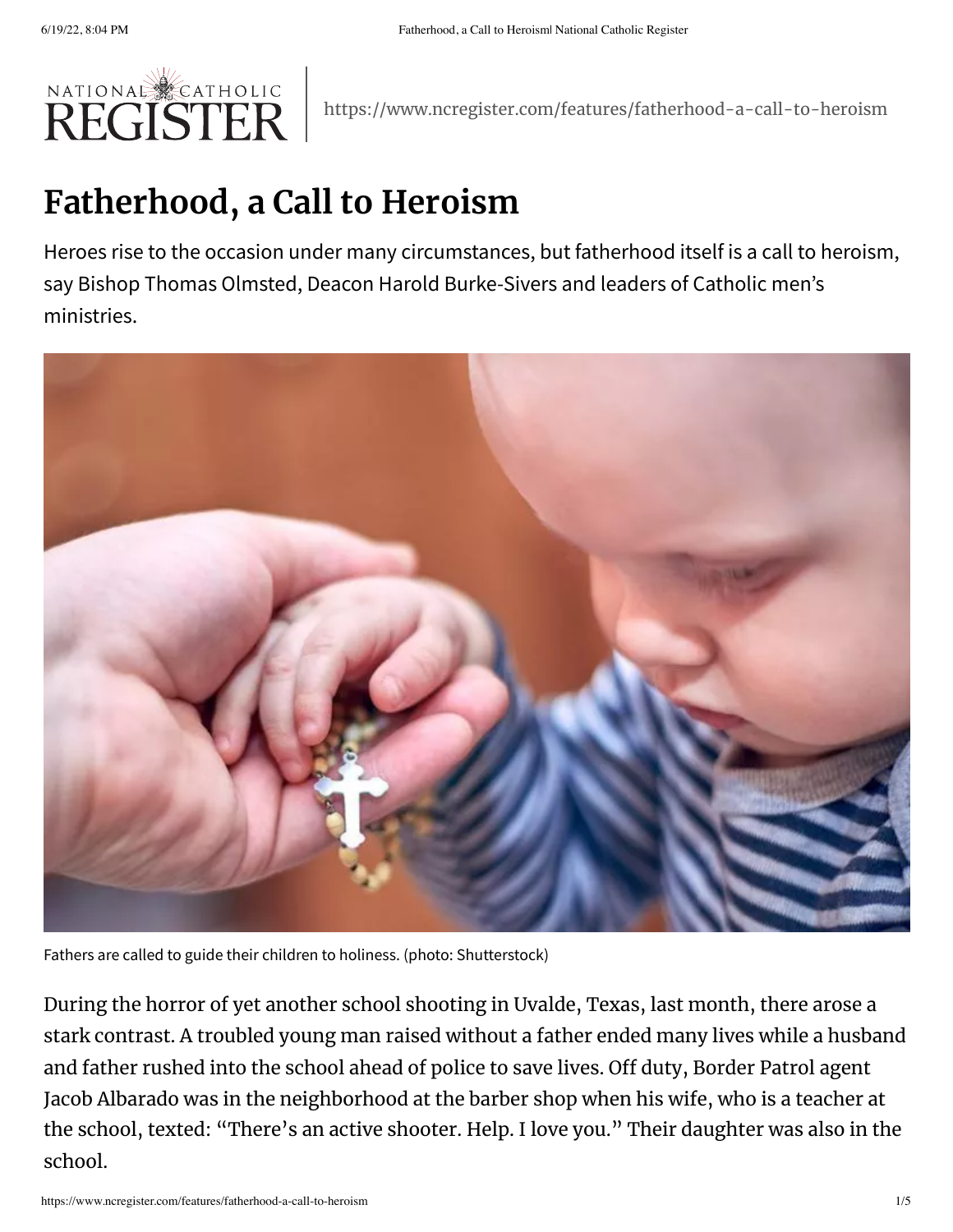Albarado, armed with the barber's shotgun, entered the building and began clearing classrooms. "I wasn't just trying to save my child. I was trying to get as many people out of there as I could," he later [recalled](https://nypost.com/2022/06/01/cbp-agent-jacob-albarado-recalls-chaos-after-rushing-into-uvalde-school-to-save-children/).

## **Universal Call**

Heroes rise to the occasion under many circumstances, but fatherhood itself is a call to heroism. "Fatherhood changes history, and all men are called to heroic fatherhood in some way," retiring Bishop Thomas Olmsted of the Phoenix Diocese told the Register. "Living your vocation to fatherhood, whether in marriage, the priesthood or religious life, is essential for living in the fullness of the meaning God has for your life."

Bishop Olmsted wrote "Into the [Breach"](https://www.ncregister.com/news/a-call-to-catholic-men-step-into-the-breach) in 2015 as an apostolic exhortation to Catholic men. "Men, do not hesitate to engage in the battle that is raging around you, the battle that is wounding our children and families, the battle that is distorting the dignity of both women and men," he wrote. Bishop Olmsted challenged men to "step into the breach" to fill the gap that leaves families vulnerable to attack if they are not there to defend them.

"My Catholic sons and brothers, we can only build a certain foundation for masculinity on the rock, Jesus Christ," Bishop Olmsted wrote. "We look to our Savior to be transformed in him, to be the men we are called to be and to let others see him in us."

To fulfill this mission, he told men to pray, read the Bible, examine their conscience daily, attend Mass weekly and go to confession weekly, and to build a fraternity with Catholic men for support and growth in faith.

## **Male Fellowship in Christ**

Taking Bishop Olmsted's exhortation to heart, the Knights of Columbus developed a 12-week parish video series called *Into the [Breach](https://www.kofc.org/en/campaigns/into-the-breach.html)* covering issues including masculinity, fatherhood, spiritual warfare and the sacramental life. The Cathedral of the Holy Spirit in Bismarck, North Dakota, offered the series to men three years ago and then continued the weekly men's fellowship with videos and articles to spur discussions.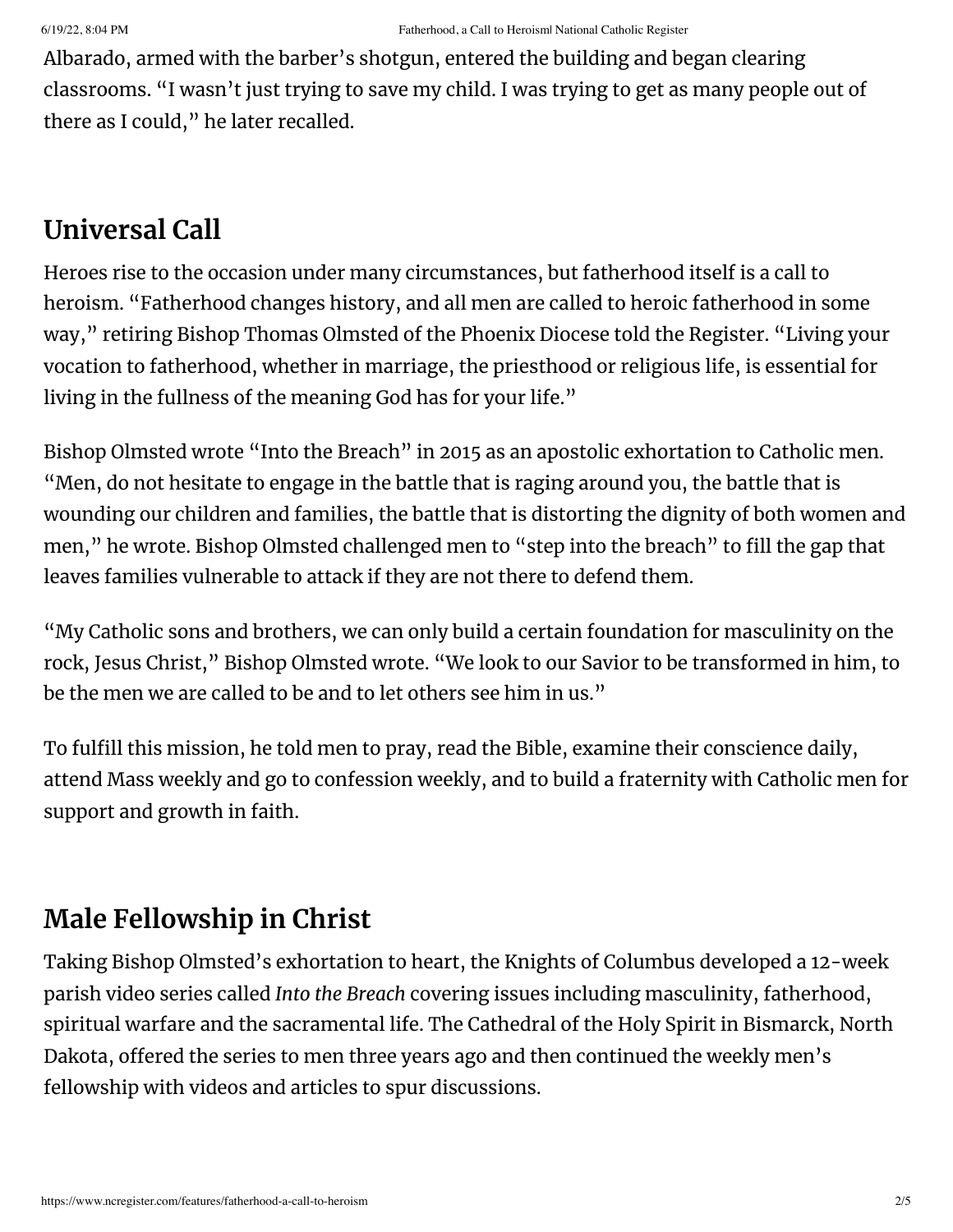Collin Engelhardt, the father of four who heads up the group, explained that the goal is to grow in a relationship with Jesus Christ while offering fraternity to men.

"A lot of men may not have other dads to bounce things off of," he said. "This fraternity is a great resource to build each other up in our relationship with Christ and support one another in the call to get our families to heaven."

The family stands at the center of the struggle of good and evil, according to Mark Hartfiel, vice president of [Paradisus](https://paradisusdei.org/about-us/) Dei, a ministry nurturing strong marriages and families. "We want to help men understand their role as husband, father and leader," he said. "They lead by laying their life down for their family." That kind of heroism, Hartfiel explained, is exemplified in their [That](https://paradisusdei.org/that-man-is-you/) Man Is You! leadership program, calling men to the blessing of serving their families.

## **We Need Fathers**

Studies consistently [show](https://fathers.com/statistics-and-research/the-consequences-of-fatherlessness/) that homes without fathers suffer increased emotional, mental, economic and spiritual problems, Hartfiel noted. However, he said that men need to do more than simply live under the same roof; they must be present to their [families.](https://www.youtube.com/watch?v=gza0eHz1snY)

"My mind goes back to Adam and Eve," he said. "Where is Adam when Even is being tempted? Many theologians believe he was on the sidelines doing nothing." Instead, he said, men can look to St. Joseph as an example of a man of action, always responding to God's call to protect his family.

"It is a crisis that 24 million children live without their [biological](http://www.rochesterareafatherhoodnetwork.org/statistics) father in the home," Hartfiel noted. "If it was classified as a disease, the lack of fatherhood would be pandemic."

Deacon Harold Burke-Sivers, author of *Behold the Man: A Catholic Vision of Male [Spirituality,](https://www.ewtnreligiouscatalogue.com/behold-the-man/p/BKSPI08871)* pointed out that the responsibility of fatherhood is shown in the Book of Genesis when Adam was entrusted with everything in the Garden of Eden. Likewise, he said, fathers are entrusted to care for and protect their families following the example of Jesus. "Jesus said, 'I have not come to be served but to serve,' and 'The greatest among you will be the servants of all,'" Deacon Burke-Sivers said. "I see it as my job to help children understand their place in the world and foster [a] deep, intimate relationship with Jesus Christ and get to heaven."